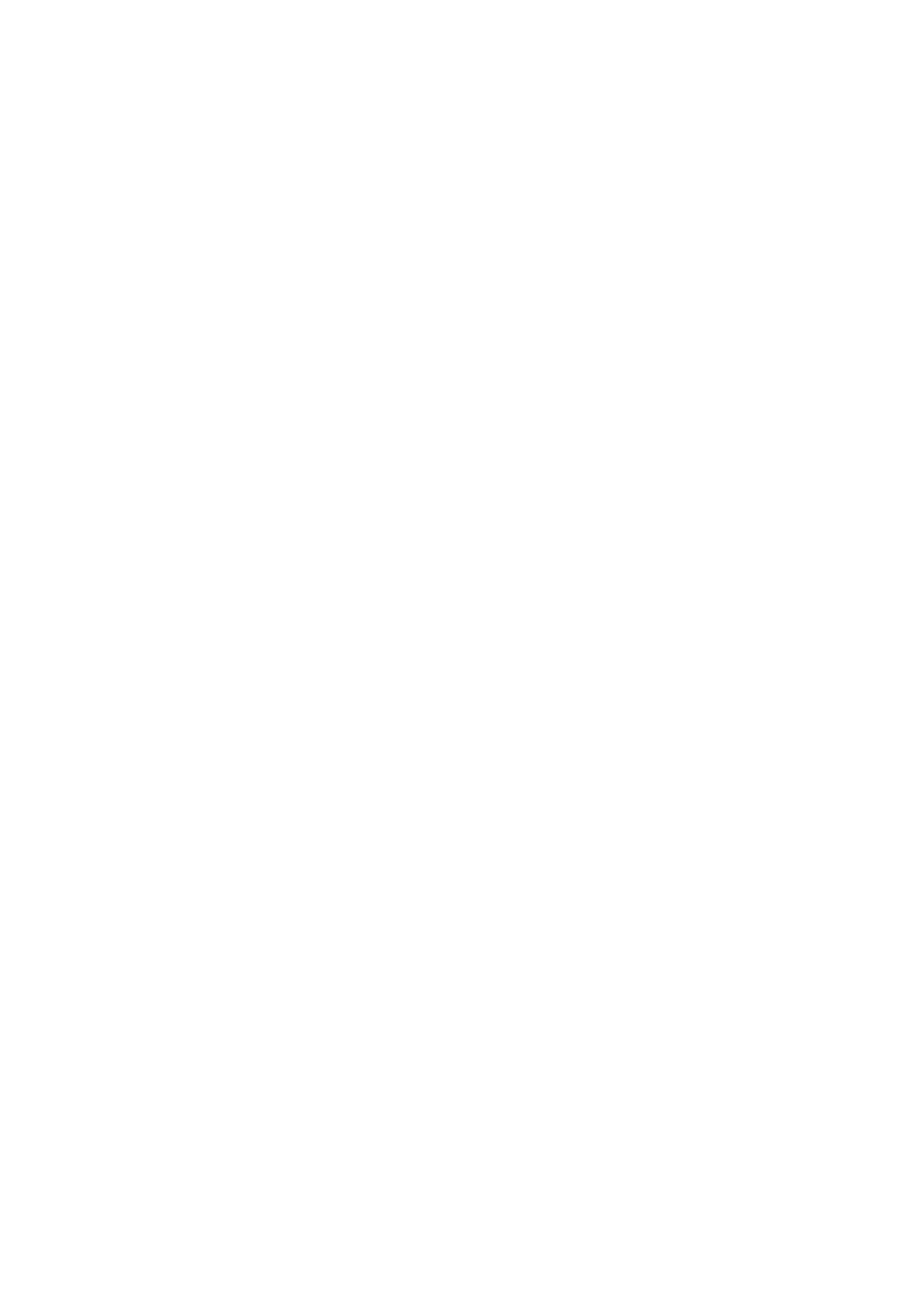# Music Venues

#### Small Venues

There are a number of small venues that host music events. These include the following:

- Pubs
- Clubs
- Theatres

Different venues are suitable for different types of performance below is a table of the types of performance you might expect to find at each of the venues.

| <b>Pub</b>                                          | Club                                                | <b>Theatre</b>                                      |
|-----------------------------------------------------|-----------------------------------------------------|-----------------------------------------------------|
| <b>Local Band</b>                                   | <b>Local Band</b>                                   | Semi-Professional Band                              |
| Solo Acoustic Act                                   | <b>DJ</b>                                           | <b>Amateur Dramatic Society</b>                     |
| Niche Performance (folk, world<br>music, jazz etc.) | Niche Performance (folk, world<br>music, jazz etc.) | Niche Performance (folk, world<br>music, jazz etc.) |

#### Medium Venues

Medium venues include:

- School Halls
- Churches
- Clubs (large)
- Theatres (large)

These venues are more likely to host more mainstream events to ensure that they are full, as they will loose money if they cannot get enough people through the doors. This is due to the higher running costs of these types of venues.

#### Large Venues

Large venues include:

- Arenas
- Stadiums

These are the most mainstream venues and play host to a variety of popular events. These venues are usually where you would go to hear the "big" names in music. It is very expensive to put on a concert at these venues and they are not just used for music events. Music events that happen there have to be very commercial to justify the cost of using the venue.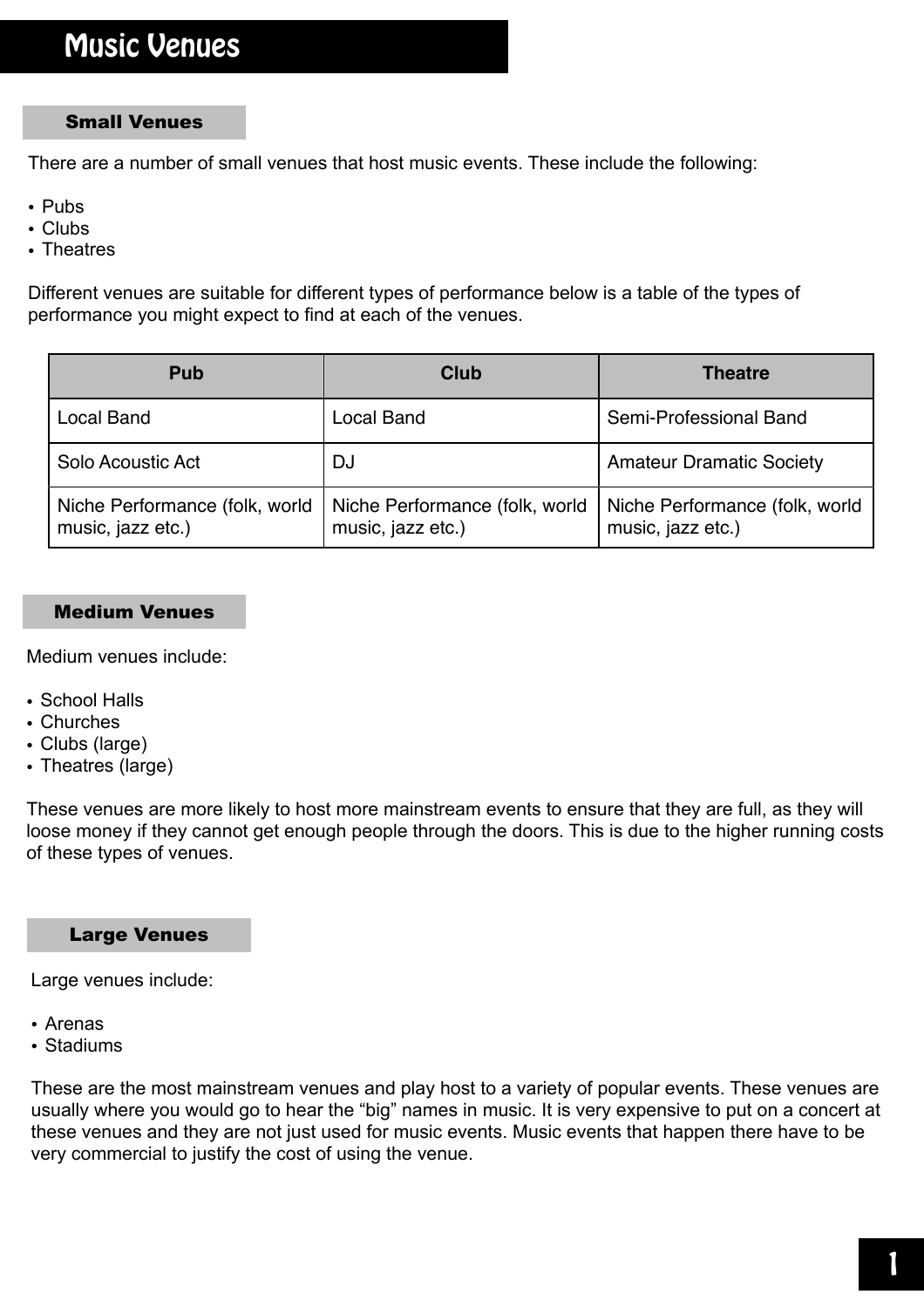### Venue Locations

When planning on opening a venue there are a number of things to consider:

- Local Competition Are there other venues offering similar events?
- Transport Links is the venue easy to get to?
- Near residential area are you going to annoy the neighbors?
- Available audience do the type of people you want to cater for live in the area?

#### Revision Tasks

Match the Following acts to the venue:

| <b>Local Village Band</b>      | Pub                |
|--------------------------------|--------------------|
| Choir                          | Club               |
| <b>DJ</b>                      | Theatre            |
| Ed Sheeran                     | Stadium            |
| <b>Amateur Dramatics Group</b> | Arena              |
| <b>School Band</b>             | <b>School Hall</b> |
| Beyoncé                        | Church             |

You are considering opening a new arena in a quiet village. Explain why you think this might not be an appropriate: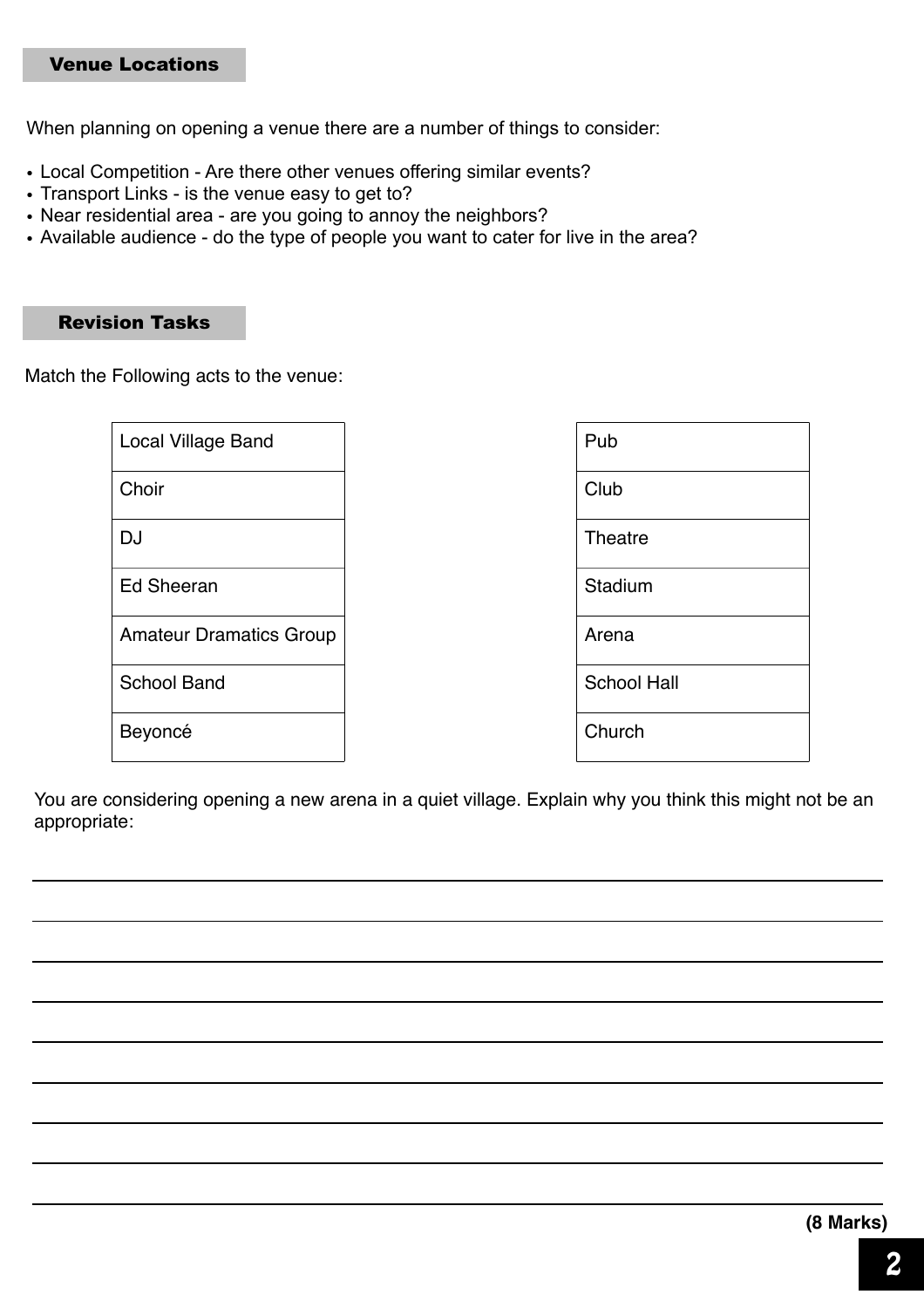# Health and Safety

#### Fire Rules

If you run a business venue or a music venue you have to adhere to certain fire rules. These should be included in a fire safety plan. The fire safety plan should include the following:

- List of fire exits there should be enough to allow easy exit in the event of a fire
- List of fire extinguishers these should be matched to the type of fire likely in that area (no water near electrics!)
- Where to meet in the event of evacuation this is important to ensure that everyone has evacuated

#### Risk Assessments

A risk assessment does not make it impossible for an accident to happen, they are designed to help minimise the risks to the public and employees.

#### Types of Risks

Below is a list of the most common types of risks encountered within jobs in the music industry.

- Manual Handling Lifting
- Fire
- Tripping
- Electrics
- Bodily Fluids
- Aggressive members of the public
- Crushing
- Working at heights

#### Reducing Risk

Most of the time risks can be reduced using common sense. A lot of the risks listed above also require staff to be trained in how to deal with them. As an employer it would be your job to ensure that all staff are trained. For the following risks list ways in which the danger could be minimised:

| <b>Risk</b>     | Way to minimise |
|-----------------|-----------------|
| <b>Tripping</b> |                 |
| Electric        |                 |
| Crushing        |                 |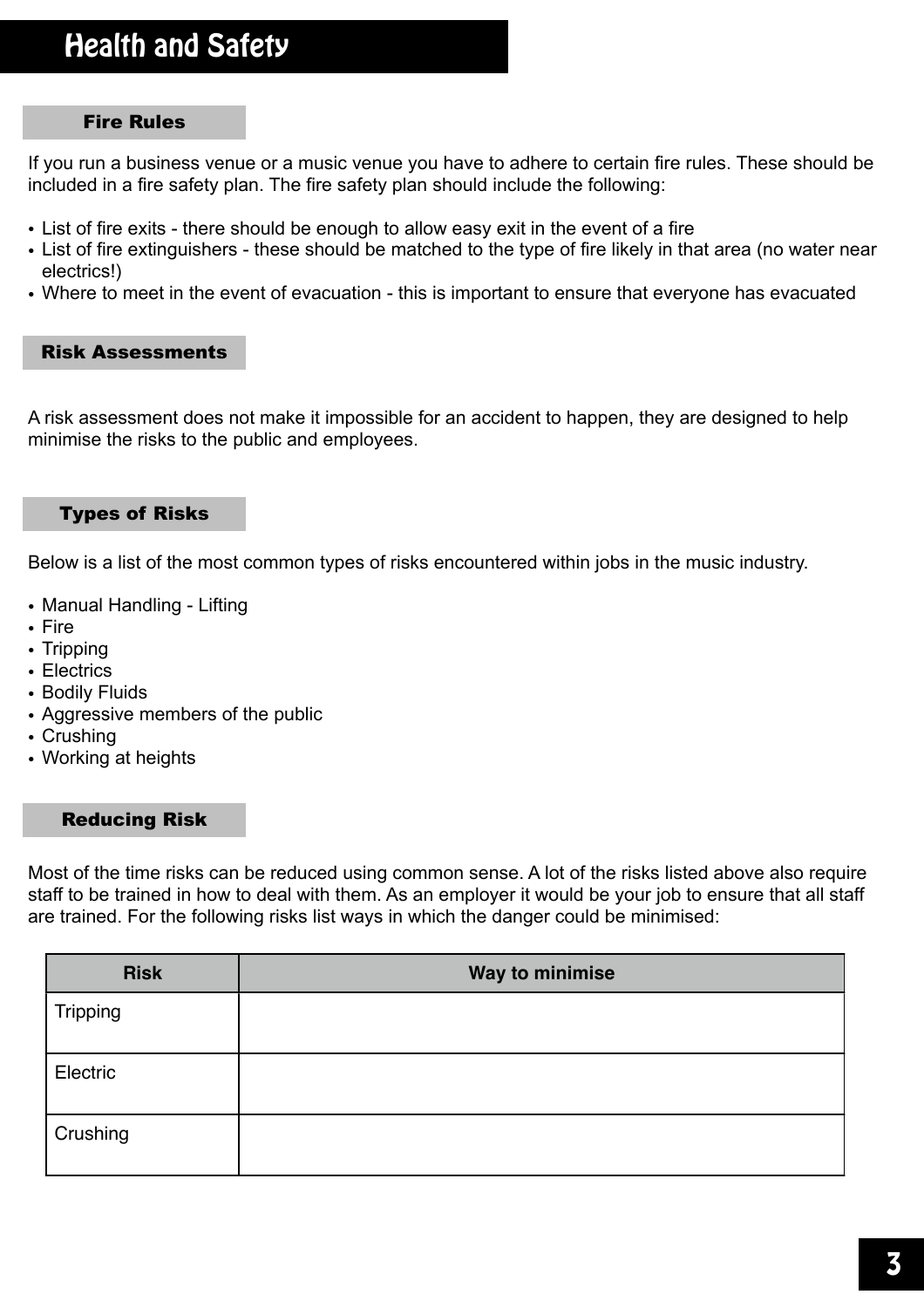### Copyright Law

Copyright protects your music from being used without your permission and you receiving credit (and money) for it. Copyright protects your recordings, compositions and scores. However there are some exemptions from copyright, they are:

- Education
- Critique
- Parody

### Agencies

| <b>Name</b>                                              | <b>Acronym</b> | <b>Function</b>                                                     |
|----------------------------------------------------------|----------------|---------------------------------------------------------------------|
| <b>Performing Rights Society</b>                         | <b>PRS</b>     | Licenses music to be played live.                                   |
| Phonographic Performance<br>Limited                      | <b>PPL</b>     | License recordings of music to be played in public or<br>broadcast. |
| <b>Mechanical Copyright</b><br><b>Protection Society</b> | <b>MCPS</b>    | Covers duplication of recorded medium (CDs)                         |
| <b>Music Publishers</b><br>Association                   | <b>MPA</b>     | Protect written scores and their duplication.                       |

#### Licenses

To be able to play different types of music in public you have to apply for different licenses. If you wish to play recorded music in public, even just having a radio playing, you must have a PPL license.

To put on a live music performance you have to obtain a license from the local district council. You do not need a license if the performance meets the following criteria:

- it takes place between 8am and 11pm
- it takes place at a licensed premises or workplace
- the audience is no more than 200 people

#### Revision Task

Jim wants to have a radio playing in his barber shop whilst he cuts his customers hair. Explain the type of license Jim would need and why it is important to musicians that he obtains this license: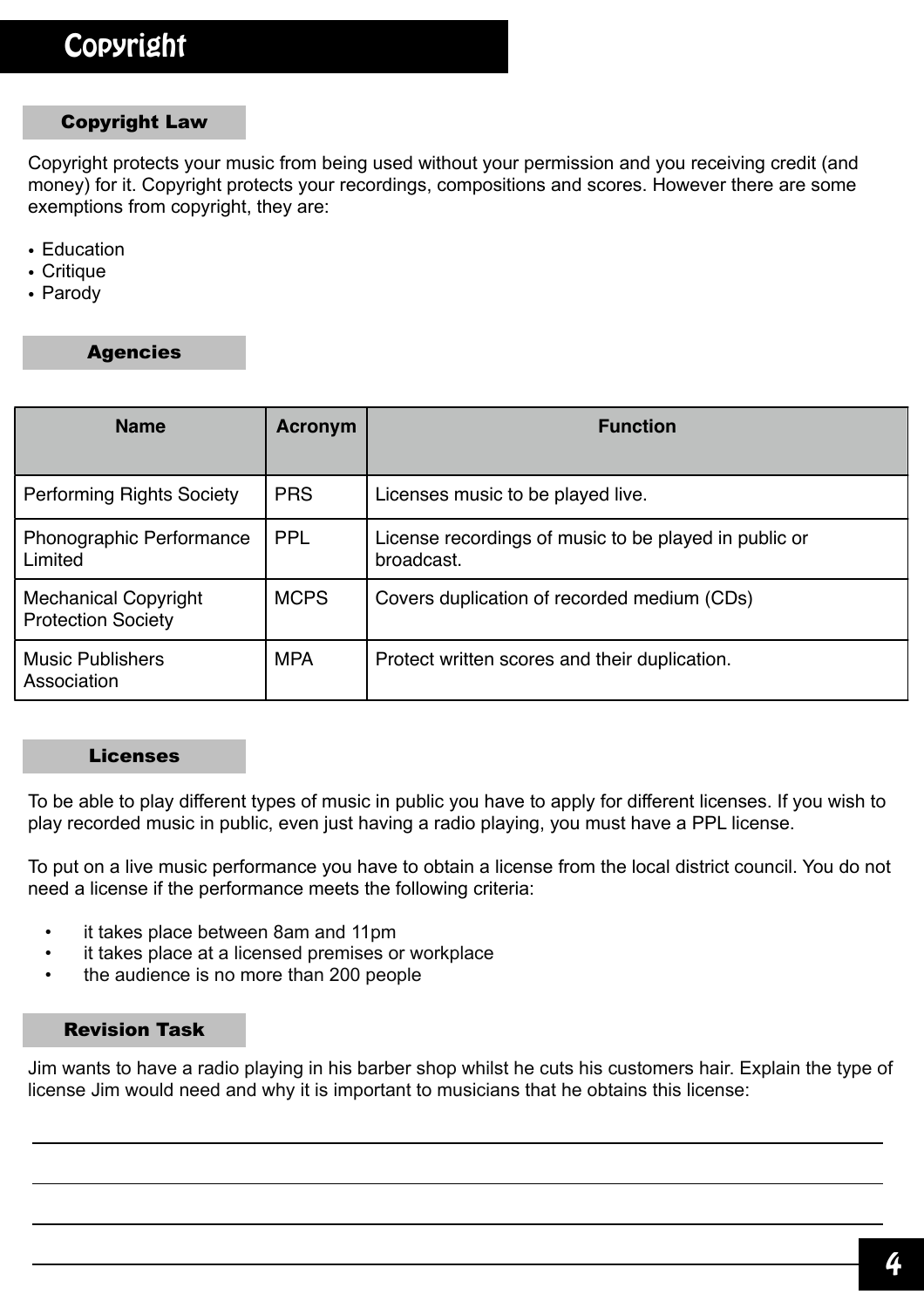### Record Companies

There are two main types of record company majors and independent. Major labels are the big commercial record companies and their subsidiaries. The big three record labels are:

- Universal Music Group
- Sony Music Entertainment
- Warner Music Group

Independent labels are labels not owned by these three major companies, they normally sign smaller, niche acts such as small jazz acts or local unsigned bands.

Record companies will usually pay for the band to produce a record and promote it. However, the record company may want creative input in the record and will take a large percentage of the money earned from a successful record.

Independent labels usually offer the artist more freedom and want less control than one of the major labels.

#### Music Publishing

Music publishing companies are there to help an artist collect royalties for his/her work. The artist can assign the company the copyright for their music and in return they will handle all of the collection of fees due if the music is used commercially.

It is possible to self publish, this is good in some ways as you do not have to pay a percentage to a music publisher (usually 30%). However, it is a lot of work for you to check that your music is not being used without your permission and could get very expensive if you have to take someone to court.

#### Promoters

Promoters help artists to get live work. They are in charge of organising concerts and festivals, as well as events at clubs. Live Nation is one of the biggest promoters organising many events, they have recently merged with TicketMaster to become the main promoter of music events worldwide.

#### **Broadcasting**

Broadcasting plays a major role in helping an artist to sell their music. There are many forms of broadcasting available each with their pros and cons. Television is on of the best mediums to help promote an artist to a big audience. If your music is used in an advert or TV show, this can really help to boost sales. Some artists choose not to collect royalties if it is going to help the music to sell. The same is true of radio, it is slightly easier to get your music on the radio, however the audience might not be as big as a major TV channel (this is not true of the major breakfast shows on BBC radio, but it is very hard to get played on these).

The easiest place to get your music played is online. There are many online outlets, such as MySpace, Spotify and LastFM. The audience for these sites tends to be much smaller than radio or TV and you do will get less in royalties because of this.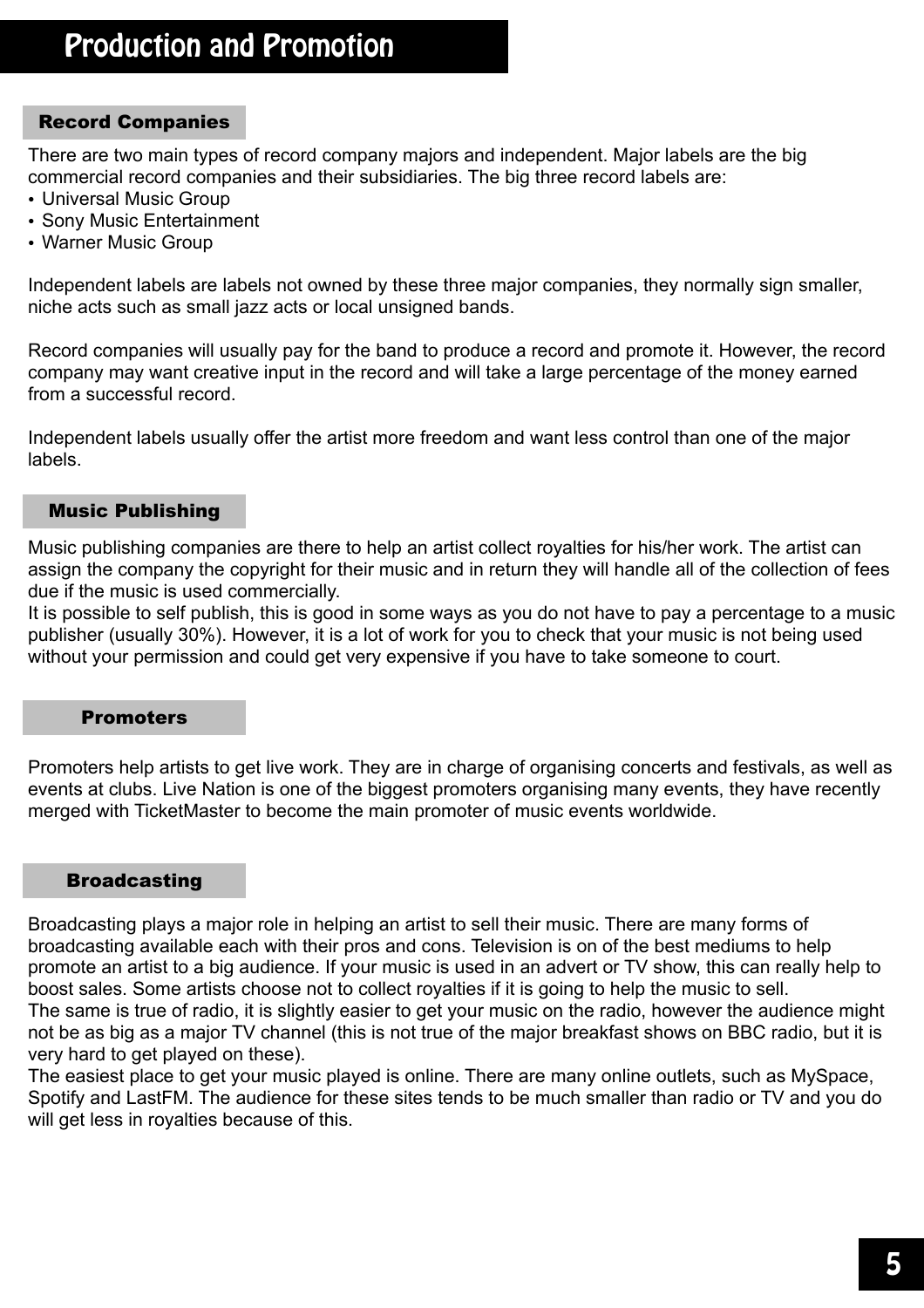#### Marketing

There are now many ways to market a product, from online using social media to TV ads and magazine articles. All have there pros and cons, but the main trend tends to be that the more expensive the advertising the bigger audience it will reach.

#### **Distribution**

Distribution is how your music is sold. This can be in physical format (CD, DVD, etc) or digital format (MP3). Whilst it is cheaper to sell your music digitally, as you do not have manufacturing and shipping costs, you do have to give a percentage to the company selling it. Also in the case of iTunes you will probably have to pay an online distribution company to upload the music for you, as iTunes do not deal with small independent companies.

Selling music in a physical format can be expensive as you have to manufacture the CDs and ship them to shops. You do tend to keep a large percentage of the profit from the sale of a CD, but not much more.

#### Revision Task

|                        | <b>Pros</b> | <b>Cons</b> |
|------------------------|-------------|-------------|
| Self Publishing        |             |             |
| Online<br>Distribution |             |             |
| Independent<br>Label   |             |             |
| <b>TV Advert</b>       |             |             |
| Spotify                |             |             |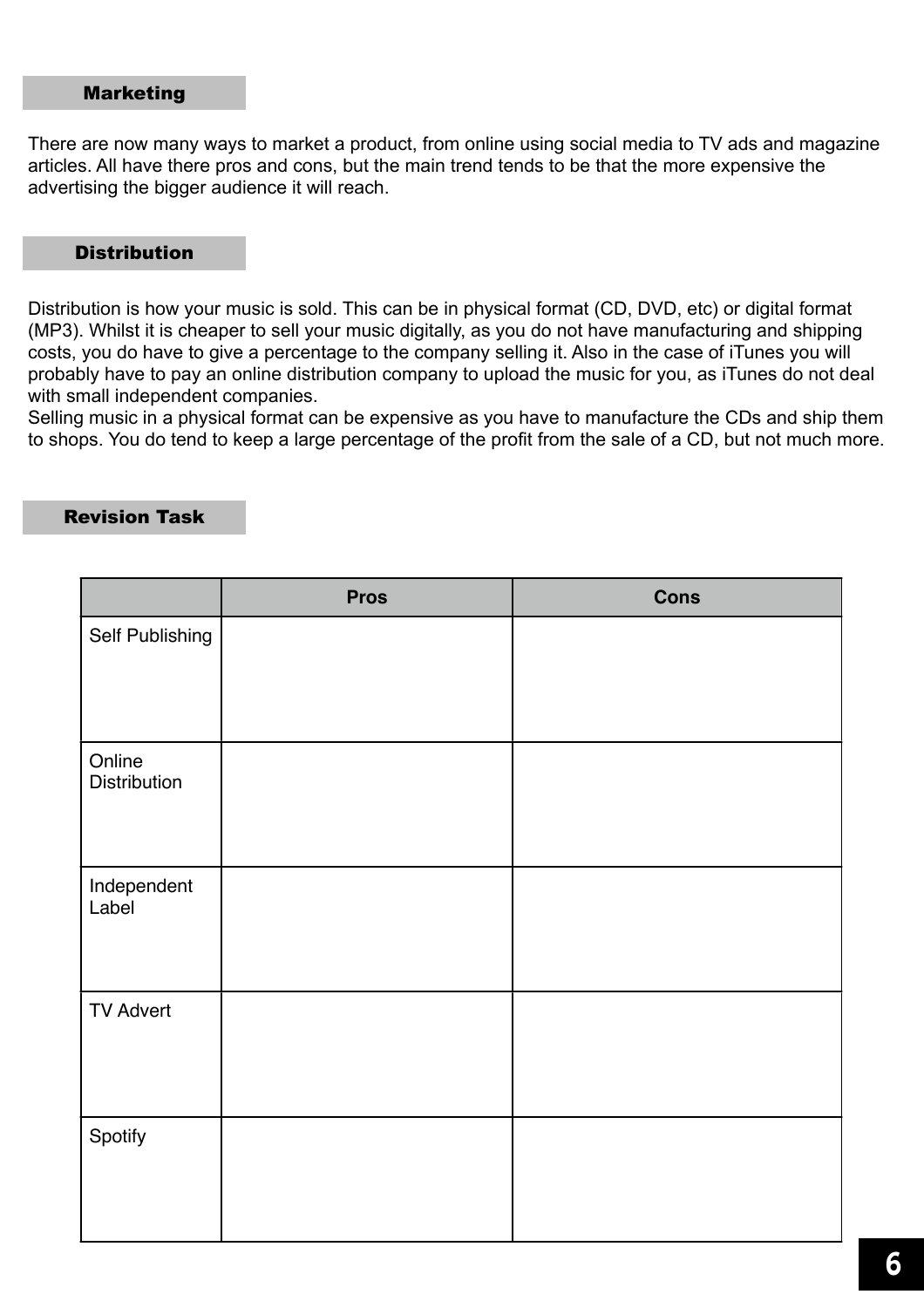#### Who are they?

| <b>Name</b>                                                           | Who can join                                                   |
|-----------------------------------------------------------------------|----------------------------------------------------------------|
| Musicians Union (MU)                                                  | Musicians, composers, instrumental teachers                    |
| Equity                                                                | Actors, dancers and other performers                           |
| <b>Broadcast Entertainment Cinematograph</b><br>Theatre Union (BECTU) | technicians (makeup, sound, lighting, special<br>effects, etc) |

#### What do they do?

The main role of a union is to ensure that people are treated fairly at work. To ensure this they monitor working conditions and contracts. They can also provide musicians with a standard contract to help them ensure they get paid for work.

Unions also give advice on work related issues, such as tax, national insurance and working hours. A lot of press on unions show them going on strike, this is usually the last resort in a trade dispute. A trade dispute happens when members of the union believe that they are being treated unfairly and the employer disagrees. Unions will work with the employer to try to resolve this, using strike action as a last resort if talks do not work.

Being in a union is also a great way to meet other musicians, they will hold local events and give information on pension, insurance and changes in the law.

#### Revision Task

Tarique is in a wedding band. After a recent wedding the couple refused to pay the band, saying that they had no money. Why would being a member of a union help the band in this situation?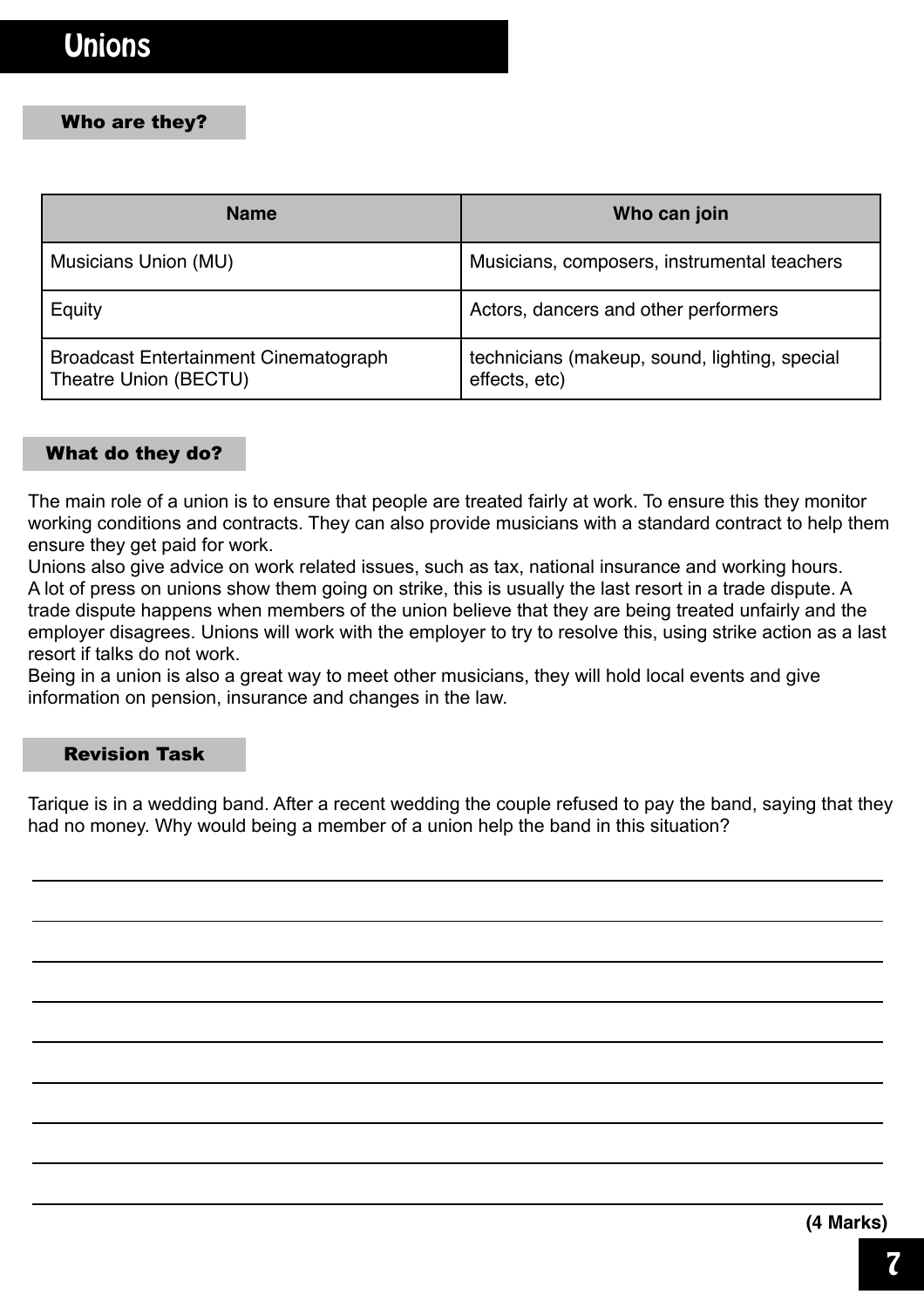# Types of company

| <b>Type of company</b>             | <b>Examples</b>                       | What they do                                                               |
|------------------------------------|---------------------------------------|----------------------------------------------------------------------------|
| <b>Royalty Collection Agencies</b> | PRS, PPL, MCPS                        | Collect money on behalf of the<br>artist from copyright                    |
| <b>Artist Representation</b>       | Managers, PR, Agents                  | Represent the artist to help<br>them get work or to promote<br>their work. |
| Hire Companies                     | Rehearsal Studios, Sound,<br>Light    | Hire out rehearsal space or<br>sound and light equipment.                  |
| <b>Transport Companies</b>         | <b>Tour Bus, Distribution Lorries</b> | Transport artists or their<br>products around the country.                 |

#### Revision Task

You are working as a promoter for a band who wish to tour Scotland. Explain how you would select a transport company and what services you would expect them to provide.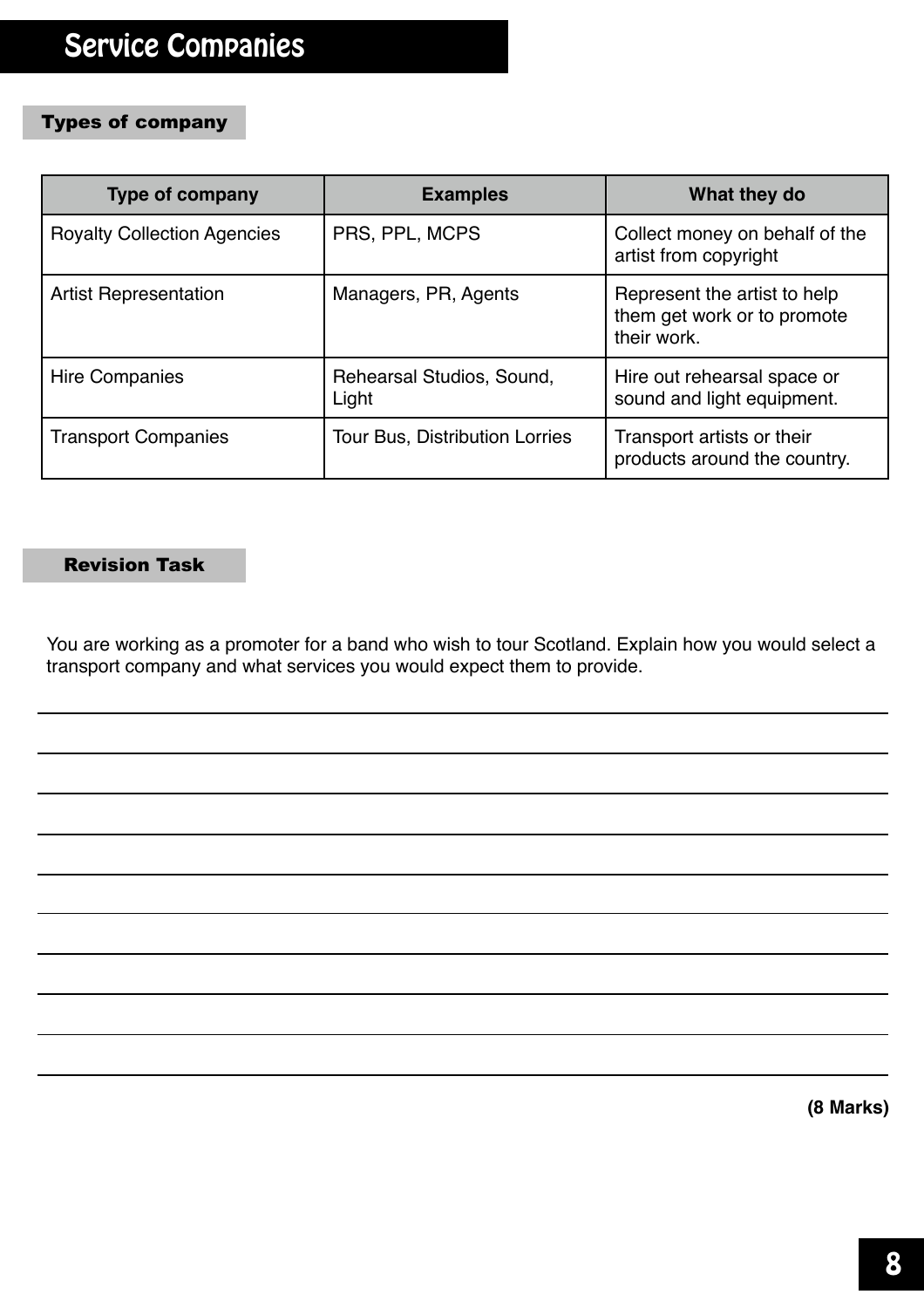# Jobs in the Music Industry

# Performance/Creative

| Job                     | What it involves |
|-------------------------|------------------|
| Musician                |                  |
|                         |                  |
| Composer                |                  |
|                         |                  |
| Producer                |                  |
|                         |                  |
| <b>Musical Director</b> |                  |
|                         |                  |
| Live Sound Technician   |                  |
|                         |                  |
| Roadie                  |                  |
|                         |                  |
| <b>Instrument Tech</b>  |                  |
|                         |                  |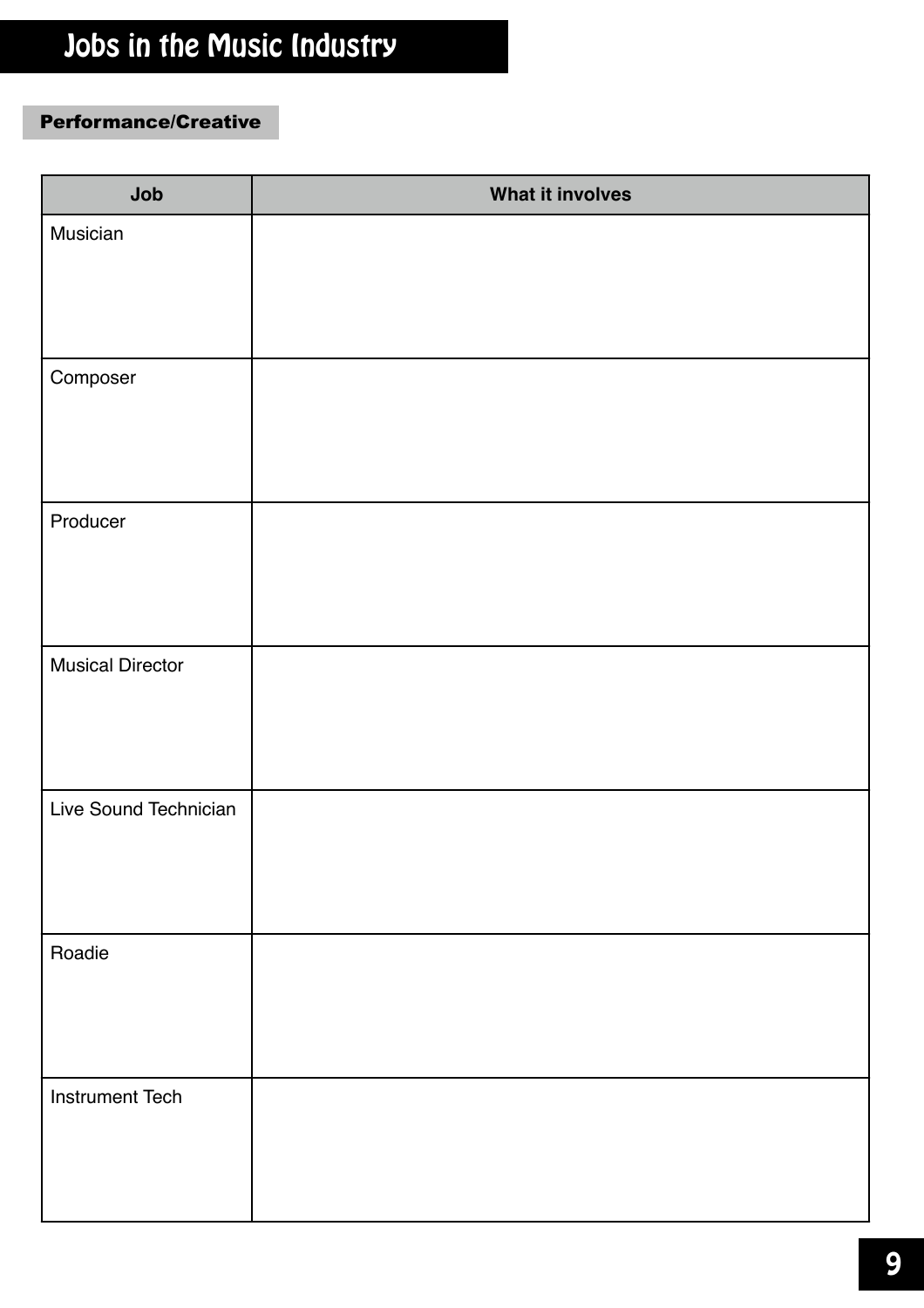## Management/Promotion

| Job                                              | What it involves |
|--------------------------------------------------|------------------|
| Artist Manager                                   |                  |
| Venue Manager                                    |                  |
| <b>Studio Manager</b>                            |                  |
| Promoter                                         |                  |
| Marketing and PR                                 |                  |
| A&R (Artists and<br>Repertoire, talent<br>scout) |                  |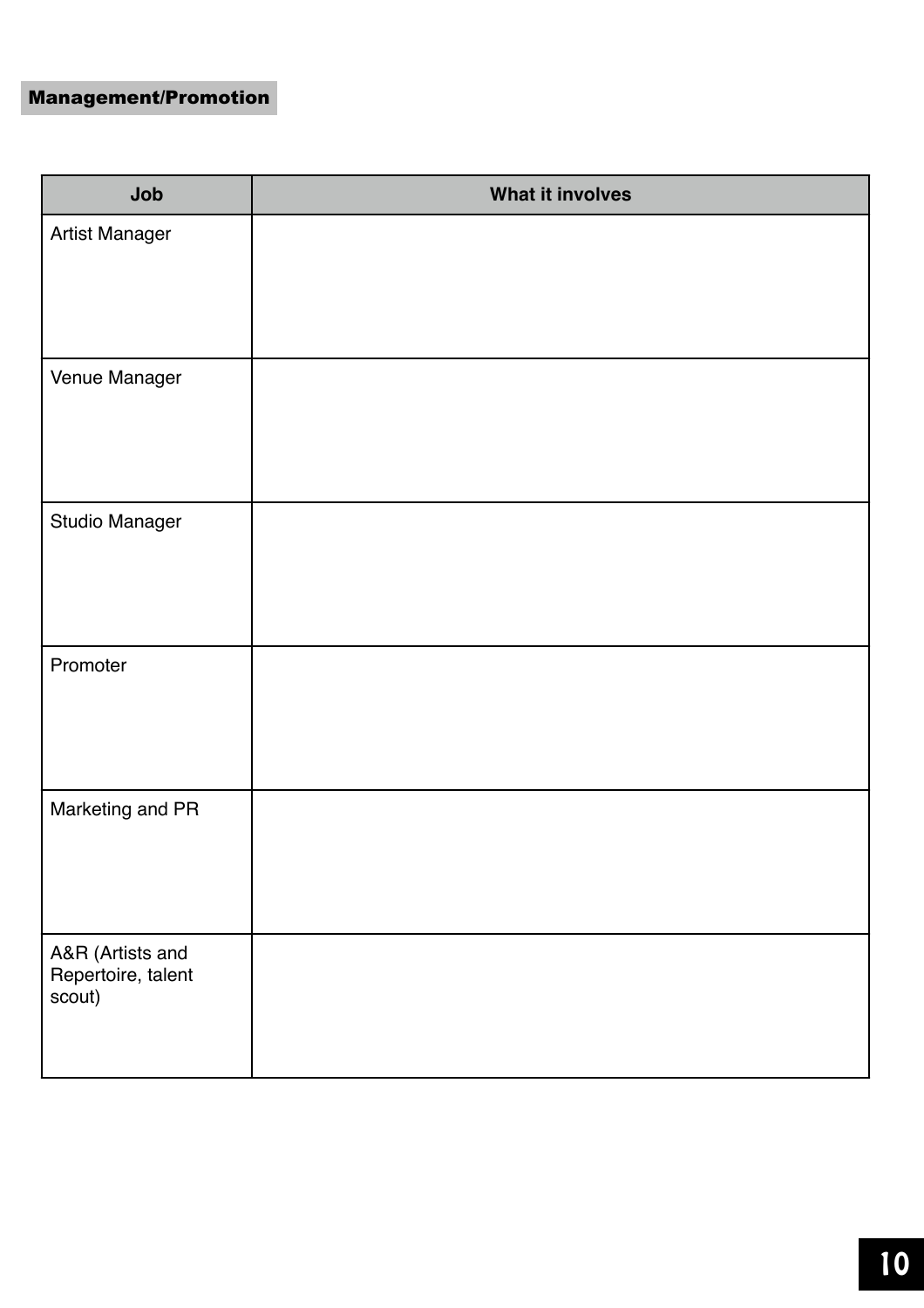# Recording

| Job                         | What it involves |
|-----------------------------|------------------|
| Engineer                    |                  |
| Maintenance and<br>Repair   |                  |
| Producer                    |                  |
| <b>Session Musician</b>     |                  |
| <b>Mastering Engineer</b>   |                  |
| CD Manufacturer             |                  |
| Digital Delivery<br>Company |                  |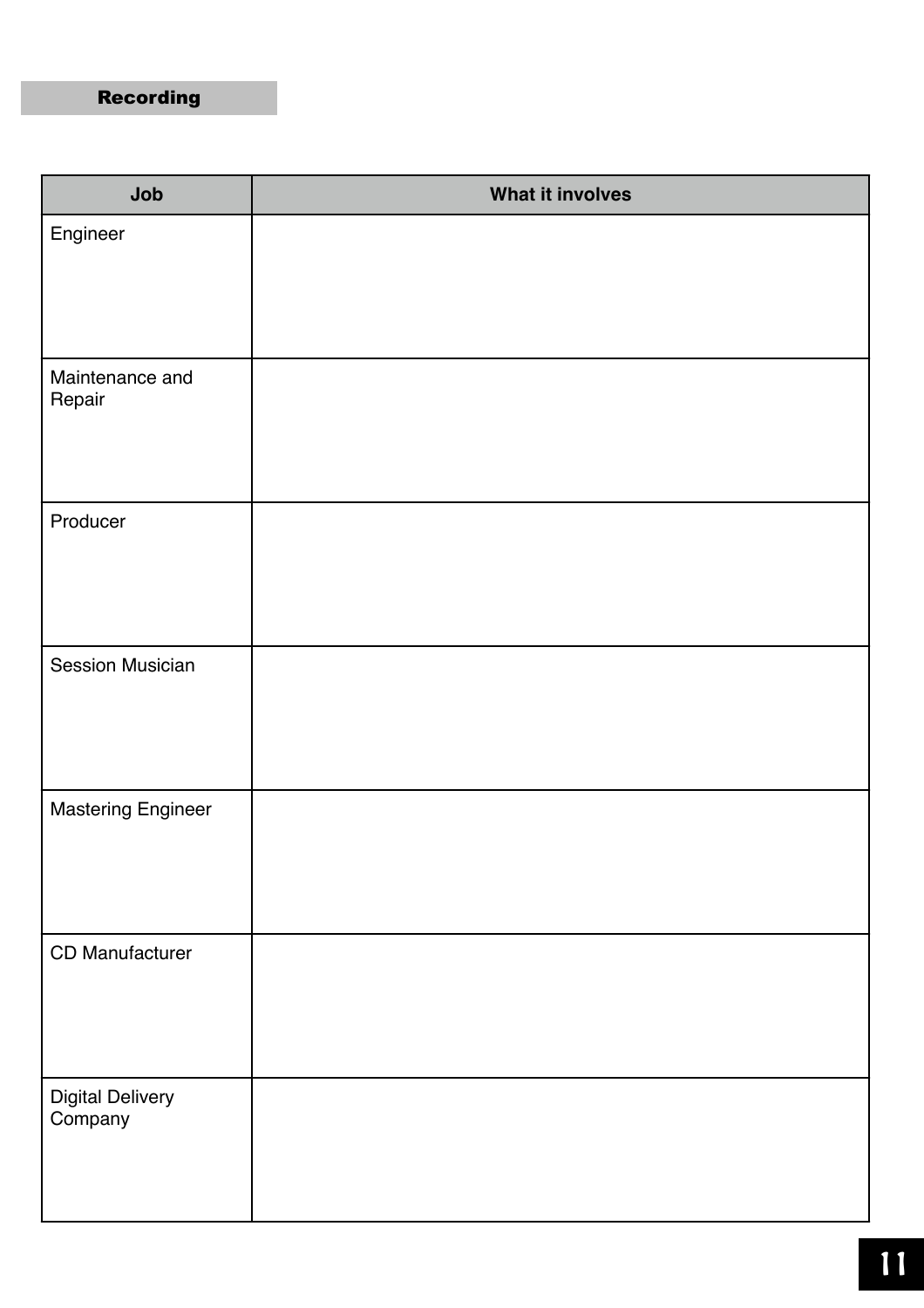Media

| Job                 | What it involves |
|---------------------|------------------|
| Music Journalist    |                  |
| <b>Broadcaster</b>  |                  |
| Software Programmer |                  |
| Retailer            |                  |
| Distributer         |                  |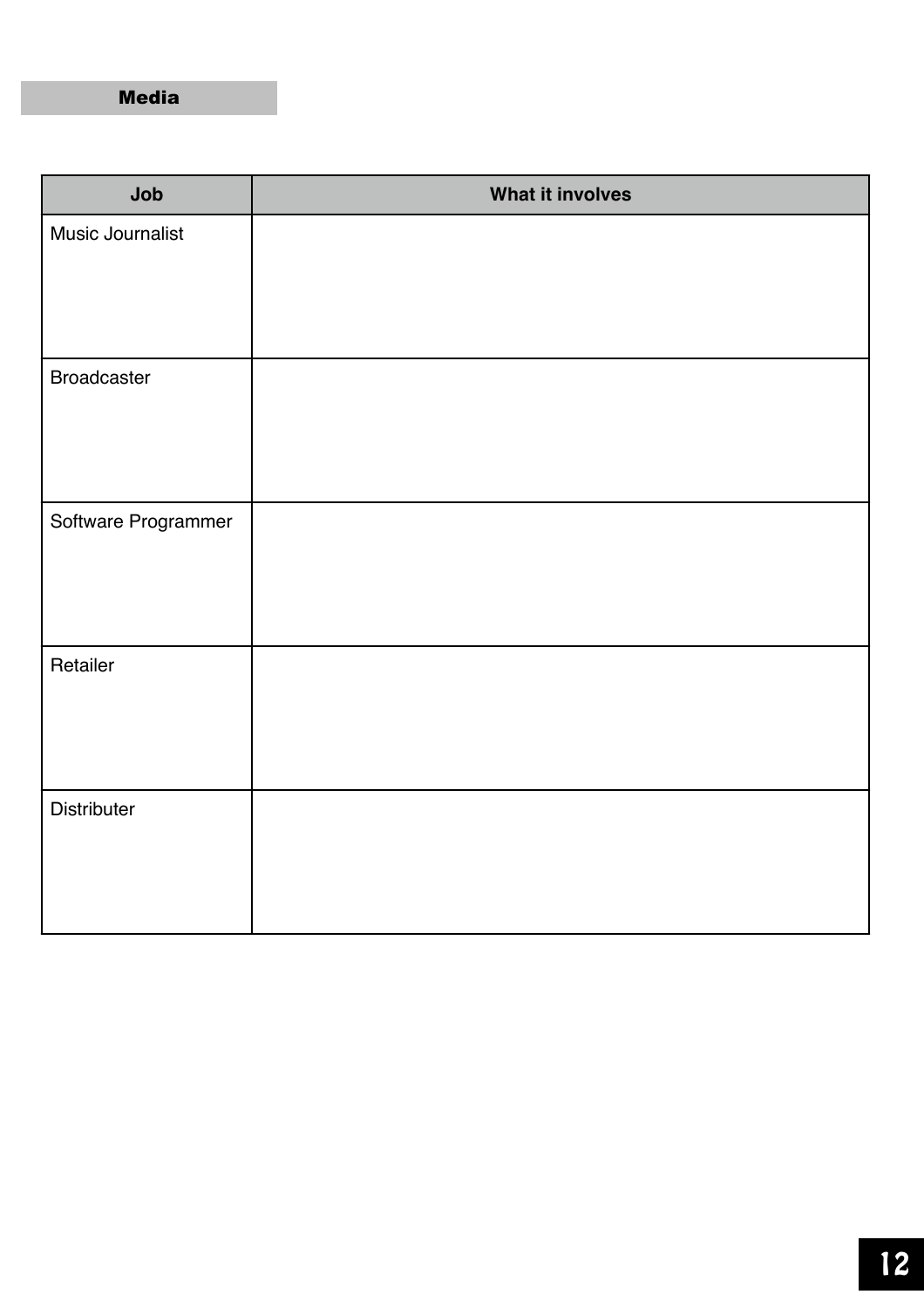# Job Contracts

### Employment Patterns

| <b>Type of Employment</b> | <b>Pros</b> | <b>Cons</b> |
|---------------------------|-------------|-------------|
| Full Time                 |             |             |
| Part Time                 |             |             |
| Freelance                 |             |             |
| Permanent                 |             |             |
| Temporary                 |             |             |
| Self-Employed             |             |             |
| Volunteer                 |             |             |

## Getting Paid

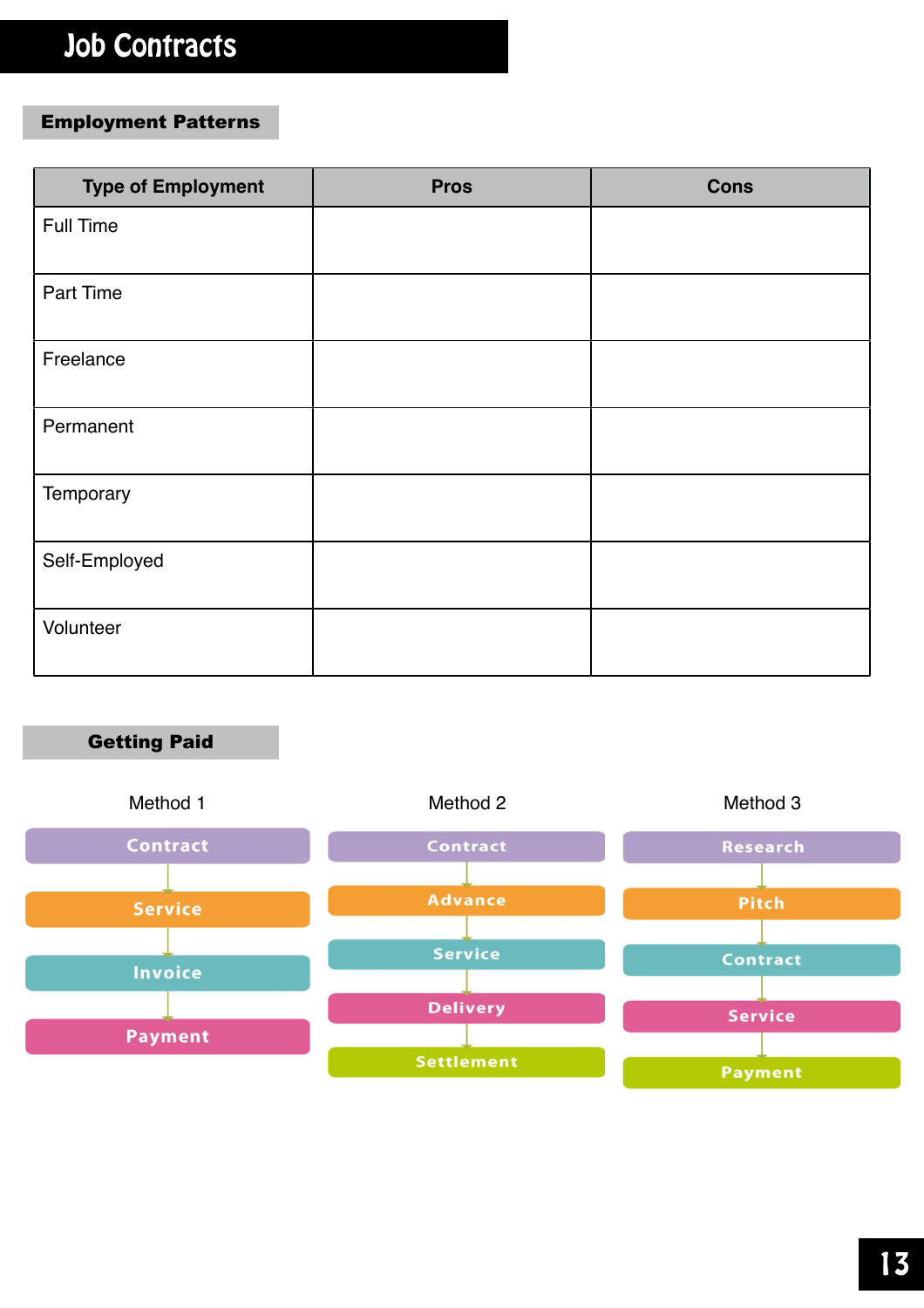## Revision Task

Describe the differences between working as a freelance PR agent and work temporarily at a PR company.

**(4 Marks)**

If you were working freelance which type of payment method would you expect to be used and why?

**(8 Marks)**